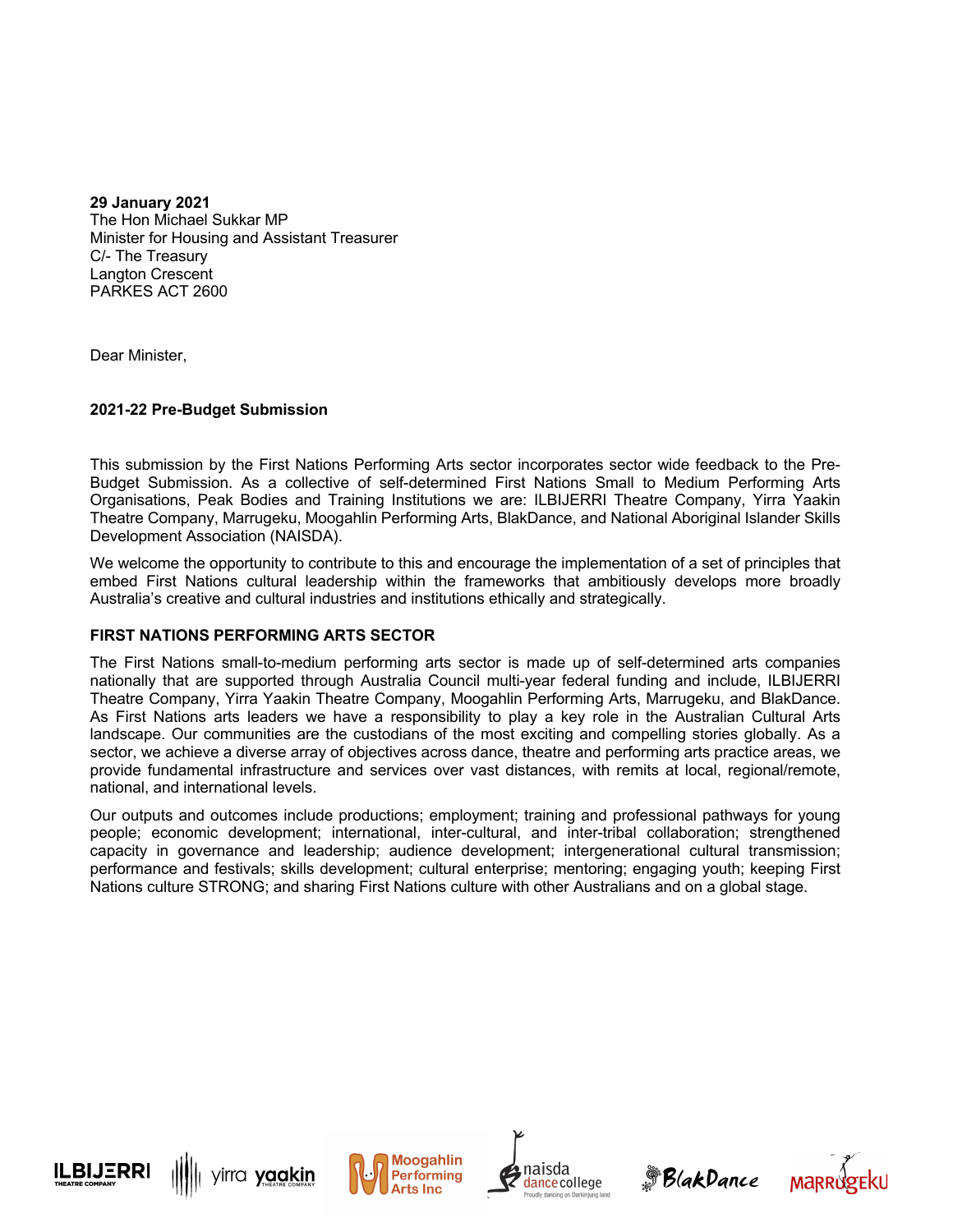## **FIRST NATIONS PERFORMING ARTS SECTOR RESPONSE TO COVID-19**

As the spread of COVID-19 gathered pace around the world and the first cases began to

appear in Australia, despite limited capacity and minimal government response we drew on our collective experience and resources to respond in the following ways:

- **1.** Identifying key priorities in our sector and communities through sector wide consultation (completed 20 March 2020)
- **2.** Advocating at every level of government for our key priorities (ongoing)
- **3.** Identifying the needs of independent artists in our networks by undertaking a First Nations led research and data collection
- **4.** Hosting regular independent, company to company, local and international online Gatherings to stay connected, supported and collegiate during COVID19 (ongoing)
- **5.** Employing Elders to open and close online Gatherings to ensure intergenerational transference of knowledge during COVID19 (ongoing)\
- **6.** Providing intensive grant writing support for artists (ongoing)
- **7.** Providing crisis support and employment to artists and arts workers such as;
	- **1.** *Moogahl Live* and *Baiame's Ngunnhu Festival: BNLive*, maintaining community connections through creativity
	- **2.** ILBIJERRI Theatre Company dispersed \$65,000 generously donated by an Anonymous Philanthropist to 25 artists for Professional Development or Project Development, sought out through an open EOI process.
	- **3.** Yirra Yaakin also instigated an EOI process, calling for artists to provide an outline of a project that would be funded via re-purposed funds. Nearly \$25,000 has been allocated to 6 different projects, involving 15 independent artists (ongoing)
	- **4.** BlakDance has written and submitted \$790,000 worth of grants on behalf of artists
	- **5.** Marrugeku produced a together/apart live streamed 'Reconnect and Refresh' dance development process employing 10 dancers, 4 cultural dramaturgs, and 4 technicians in remote and urban areas across 4 states
- **8.** Paying out wages to artists and production teams on cancelled national and international tours: (Marrugeku has paid out 100% of wages on three cancelled international tours totaling \$110,000 funded by re-purposed funds)
- **9.** Pivoting project outcomes from national or international to local community audiences and digital platforms, collectively investing an estimated \$467,000 of redirected funds to our local arts communities

Given these challenges and restrictions, our submission focuses on supporting the First Nations performance industry to build and recover from COVID-19. However, our collective also recognises the need for a comprehensive national First Nations led creative and cultural industries plan that includes a bold vision and framework for investment in creativity and culture.